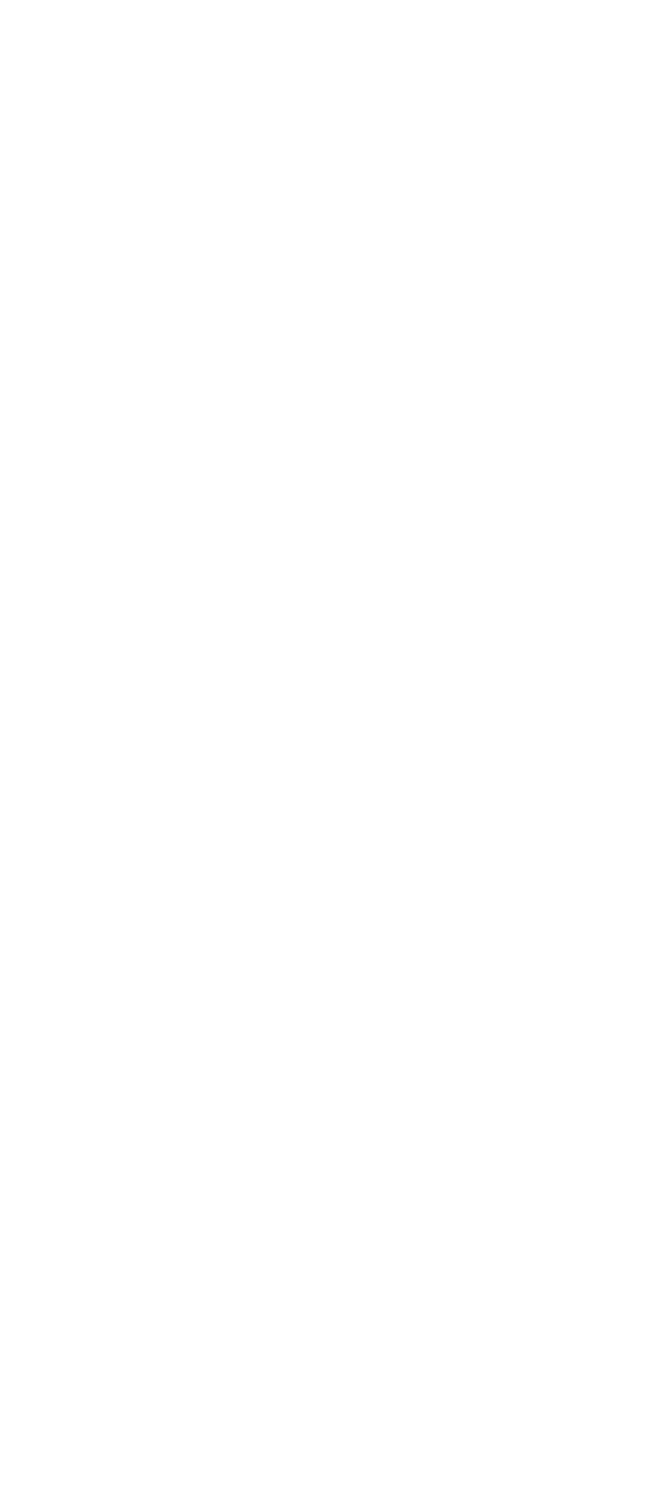Section 1. Qualifications and Obligations. Any person, firm, corporation or body politic may become a member in the Cooperative by:

(a) paying the membership fee hereinafter specified;

(b) agreeing to purchase from the Cooperative electric energy as hereinafter specified; and

(c) agreeing to comply with and be bound by the Alabama Electric Cooperative Act of 1939, by the articles of Incorporation of the Cooperative and these bylaws and any amendments thereto and such rules and regulations as may from time to time be adopted by the board of trustees; provided, however, that no person, firm, corporation or body politic shall become a member unless and until he or it has been accepted for membership by the board of trustees or the members. At each meeting of the members of the Cooperative, all applications received more than ninety (90) days prior to such meeting and which have not been accepted by the board of trustees shall be submitted by the board of trustees to such meeting of the members, and subject to compliance by the applicant with the conditions set forth in subdivisions (a), (b) and (c) of this section, such application for membership may be accepted by a vote of the members at such meeting. The Secretary shall give any such applicant at least ten (10) days prior notice of the date of the members' meeting to which his application will be submitted and such applicant may be present and heard at the meeting.

A husband and wife may jointly become a member and their application for a joint membership may be accepted in accordance with the foregoing provisions of this section provided the husband and wife comply jointly with the provisions of the above subdivisions (a), (b) and (c).

#### Section 2. Membership Fee; Meter Deposits; Service Security and Facilities Extension Deposits; and Contributions in Aid of Construction.

(a) The membership fee shall be \$25.00. The membership fee (together with any service security deposit, or service connection deposit or fee, facilities extension deposit, or contribution in aid of construction, or any combination thereof, if required by the Cooperative) shall entitle the member to one service connection. A meter deposit or fee, in such amount as shall be prescribed by the Cooperative (together with a service security deposit, a facilities extension deposit, or a contribution in aid of construction, or any combination thereof, if required by the Cooperative) shall be paid by the member for each additional meter.

(b) This bylaw amendment shall not be retroactive and the membership fee for those members receiving service at the time of the approval of this bylaw amendment shall not be increased and shall remain the same as provided by the bylaws of the Cooperative at the time of acceptance of said members.

Section 3. Service to Non-Members. The Cooperative shall render service to its members only; provided, however, that service may be rendered to governmental agencies and political subdivisions, and to other persons not in excess of ten per centum (10 percent) of the number of its members; and provided, further, that should the Cooperative acquire any electric facilities dedicated or devoted to the public use it may, for the purpose of continuing and avoiding hardship and to an extent which together with all other persons served by the Cooperative on a nonmember basis shall not exceed forty per centum (40 percent) of the total number of persons served by the Cooperative, continue to serve the persons served directly from such facilities at the time of such acquisition without requiring the such persons become members; and provided, further, that such non-members shall have the right to become members upon nondiscriminatory terms.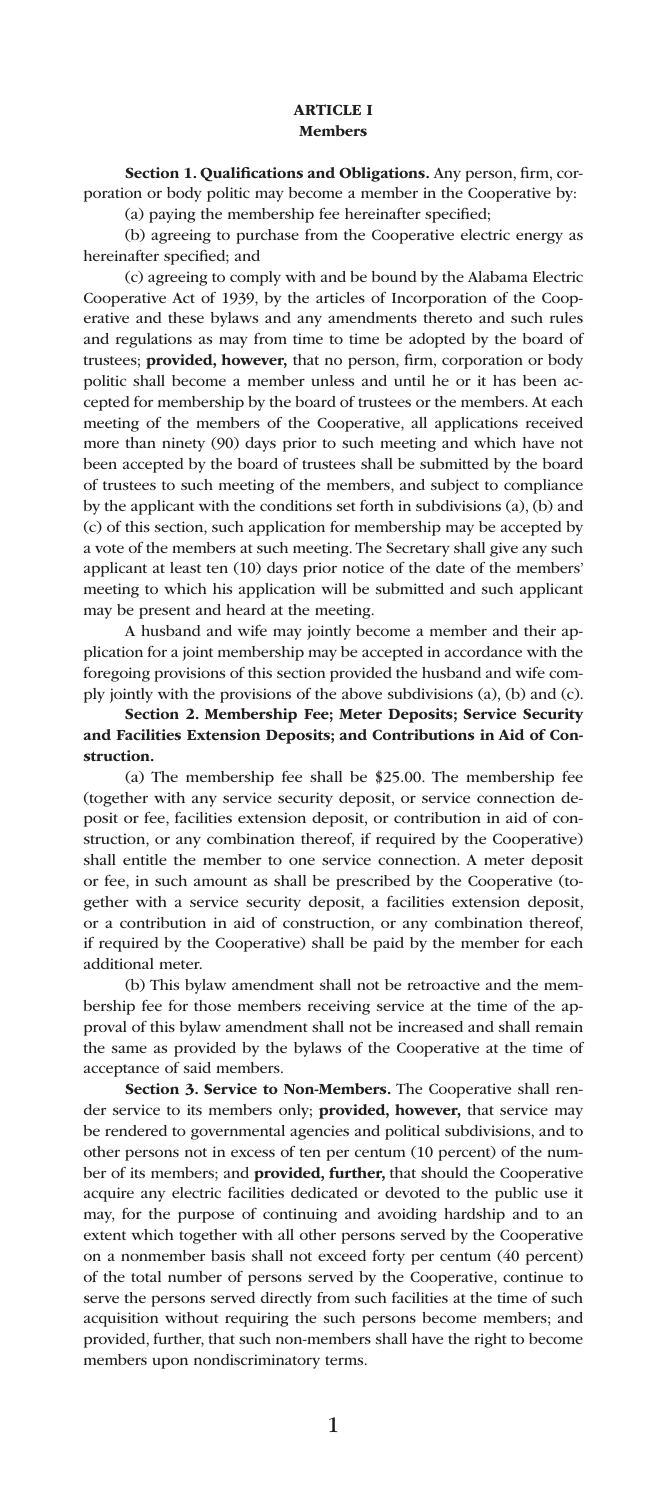Section 4. Purchase of Electric Energy. Each member shall, as soon as electric energy shall be available, purchase from the Cooperative all electric energy used on the premises referred to in the application of such member for membership, and shall pay therefor monthly at such rates as shall be appropriately fixed by the board of trustees; provided, however, that the electric energy which the Cooperative shall furnish to any member may be limited to such an amount as the board of trustees shall from time to time determine and that each member shall pay to the Cooperative such minimum amount per month as shall be fixed by the board of trustees from time to time for each class of service, regardless of the amount of electric energy consumed; and provided, further, that in the event any applicant for membership desiring to purchase electric energy for other than residential use shall have, previous to his or its application, customarily generated electricity for his or its own purposes, such applicant may be admitted into membership of the Cooperative without the necessity of agreeing to purchase all electricity from the Cooperative and upon such terms and conditions as the board of trustees in its discretion may prescribe. Each member shall also pay all obligations which may from time to time become due and payable by such member to the Cooperative as and when the same shall become due and payable.

Section 5. Non-Liability for Debts of the Cooperative. The private property of the members of the Cooperative shall be exempt from execution for the debts of the Cooperative and no member shall be individually liable or responsible for any debts or liabilities of the Cooperative.

Section 6. Expulsion of Members. The board of trustees of the Cooperative may, by the affirmative vote of not less than two-thirds (2/3) of the members thereof, expel any member who shall have violated or refused to comply with any of the provisions of the Alabama Electric Cooperative Act of 1939, or the articles of Incorporation of the Cooperative or these bylaws or any rules or regulations adopted from time to time by the board of trustees. Any member so expelled may be reinstated as a member by a vote of the members at any annual or special meeting of the members. The action of the members with respect to any such reinstatement shall be final.

#### Section 7. Transfer, Termination, and Withdrawal of Memberships.

(a) Any member may withdraw from membership upon compliance with such uniform terms and conditions as the board may prescribe.

(b) Upon the withdrawal, death, cessation of existence or expulsion of a member the membership of such member shall thereupon terminate, and the membership certificate of such member shall be surrendered forthwith to the Cooperative. Termination of membership in any manner shall not release a member or his estate from any debts due the Cooperative.

(c) In case of withdrawal or termination of membership in any manner, the Cooperative shall repay to the member the amount of the membership fee paid by him, provided, however, that the Cooperative shall deduct from the amount of the membership fee the amount of any debts or obligations owed by the member to the Cooperative.

(d) A membership may be transferred by a member to himself or herself and his or her spouse, as the case may be, jointly upon the written request of such member and compliance by such husband and wife jointly with the provisions with respect to membership set forth in Section 1 of this Article. When membership is held jointly by a husband and wife, upon the death of either such membership shall be deemed to be held solely by the survivor with the same effect as though such membership had been originally issued solely to him or her, as the case may be, and the joint membership certificate may be surrendered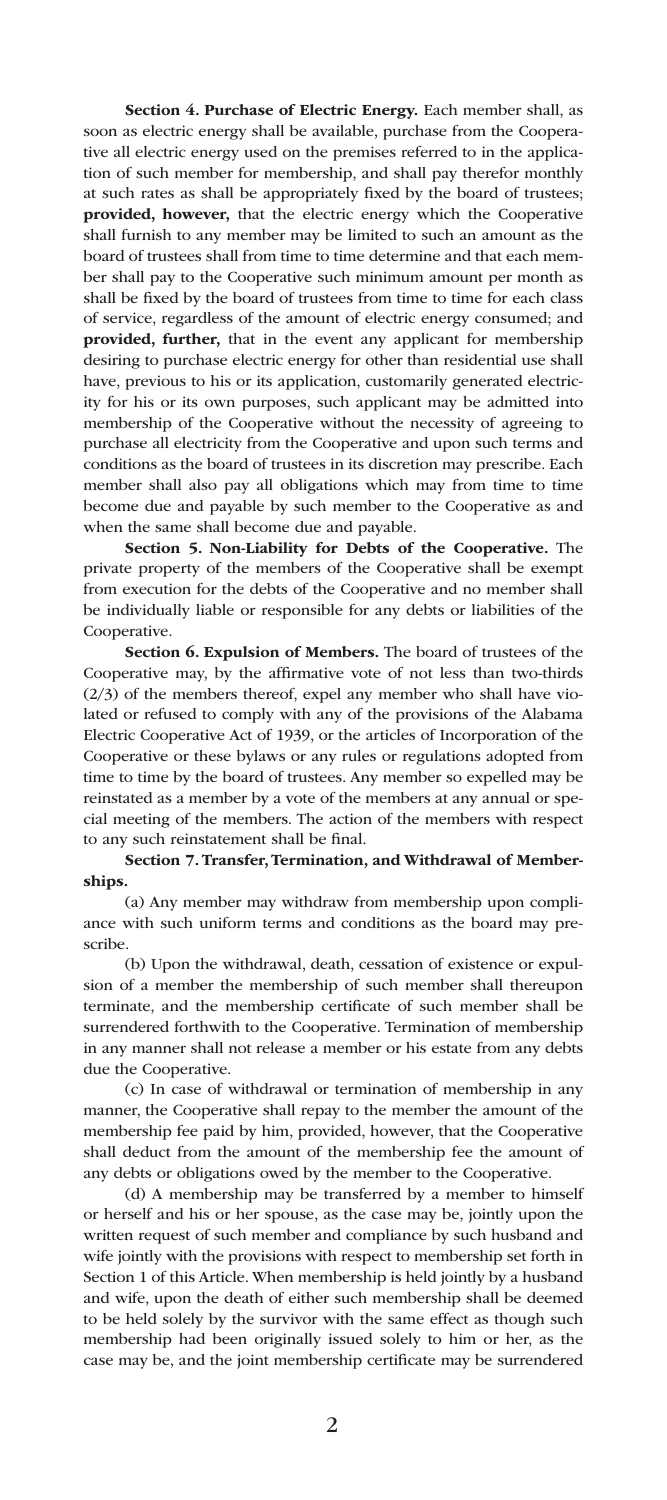by the survivor and upon the recording of such death on the books of the Cooperative the certificate may be reissued to and in the name of such survivor; provided, however, that the estate of the deceased shall not be released from any membership debts or liabilities to the Cooperative.

Section 8. Change in Premises to be Served. Any member who moves from one location to another shall be entitled to receive service at his new location if (a) the member notifies the Cooperative of his change in location, describing the new premises and the type and approximate amount of service desired therefor, (b) the new location is within the area of service of the Cooperative, as determined by the board of trustees, and (c) such member pays a reasonable connection charge, the amount of which shall be determined by the board.

#### Section 9. Removal from Service Area of Cooperative.

(a) When in the judgment of the board of trustees the financial condition of the Cooperative justifies it, the board may authorize the refund of the membership fee to members who have disposed of premises served by the Cooperative or removed from its service area.

(b) In case the Cooperative disposes of facilities which are necessary for the service of any members thereof, such members shall be notified of such disposition at least two (2) months in advance and shall be entitled to have their respective memberships repurchased by the Cooperative.

Section 10. Security Deposits. When the membership fee (as such meter deposit as may be required with respect to service to nonmembers) does not in the judgment of the board of trustees constitute sufficient security for the payment of bills for electric energy, the board of trustees may require such customer to post a deposit with the Cooperative in an amount deemed sufficient to secure such payment.

Section 11. Wiring. Service to any person may in the discretion of the board of trustees be conditioned upon such person furnishing to the Cooperative the certificate of a reputable inspector stating that the wiring of the premises served or to be served complies with all local regulations and is in accordance with the latest rules and regulations of the National Electrical Code of the National Board of Fire Underwriters for the installing of electric wire, apparatus, and appliances, and is the accordance with the wiring specifications prescribed by the Rural Utilities Service. The requirement or waiver of such a certificate, however, or the supplying of service on the basis thereof, shall not subject the Cooperative to liability to any member or other person for any damages or injuries sustained by reason of defects existing in the wiring of such premises.

Section 12. Easements for Cooperative's Lines. Members shall, without charge to the Cooperative, grant to it easements over land owned by them for the transmission and distribution lines of the Cooperative, and the board of trustees may require from applicants for membership the return of any payments previously made to such applicants for easements.

Section 13. Removal of Trustees and Officers. Any member may bring charges against an officer or trustee by filing them in writing with the Secretary, together with a petition signed by ten per centum (10 percent) of the members, requesting the removal of the officer or trustee in question. The removal shall be voted upon at the next regular or special meeting of the members and any vacancy created by such removal may be filled by the members at such meeting. The trustee or officer against whom such charges have been brought shall be informed in writing of the charges previous to the meeting and shall have an opportunity at the meeting to be heard in person or by counsel and to present evidence; and the person or persons bringing the charges against him shall have the same opportunity.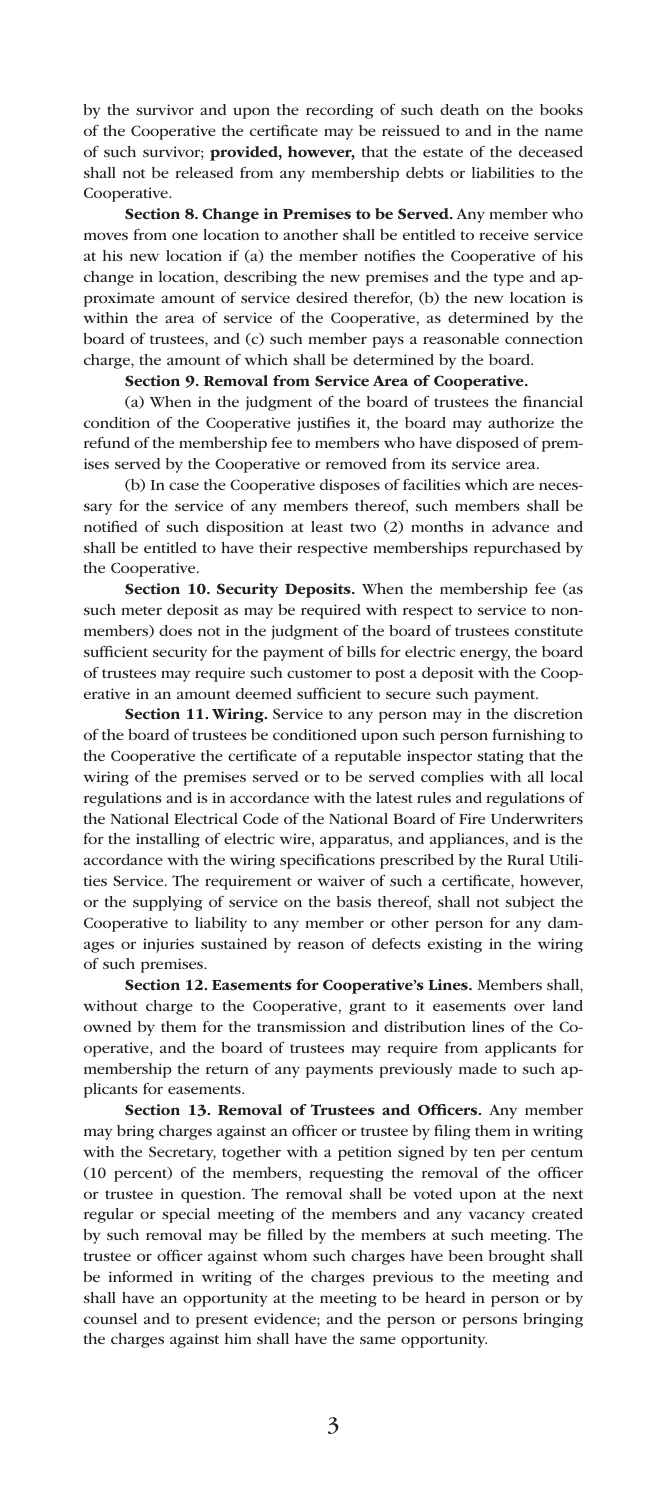#### ARTICLE II Meeting of Members Section 1. Annual Meeting.

The annual meeting of the members shall be held on such day between April 1 and September 30 of each year, beginning with the year 1996, and at such place in the service area of the Cooperative in the State of Alabama, as shall be designated by the Board of Trustees, and shall be put in the notice of the meeting.

The annual meeting of the members shall be held for the purpose of electing trustees, passing upon reports covering the previous year, and transacting such other business as may come before the meeting. If the day fixed for the annual meeting shall be a legal holiday, such meeting shall be held on the next succeeding business day. If the election of trustees shall not be held on the day designated herein for any annual meeting, or at any adjournment thereof, the board of trustees shall cause the election to be held at a special meeting of the members as soon thereafter as conveniently may be. Failure to hold the annual meeting at the designated time shall not work a forfeiture or dissolution of the Cooperative.

Members, who register in advance of the Annual Meeting, may cast their ballot or vote in the manner set by the Board of Trustees up to thirty-six hours in advance of the start of the business session of the Annual Meeting. Advance registration and voting shall be in accordance with the time, place and procedures as set by the Board of Trustees. Members desiring to register and vote in advance of the actual business session, shall do so only at the place, times and in accordance with the procedures designated in the notice of Annual Meeting and by the Board of Trustees.

Section 2. Special Meetings. Special meeting of the members may be called by the board of trustees, by any three (3) trustees, by the President, or upon a written request signed by at least ten per centum (10 percent) of all the members and it shall thereupon be the duty of the Secretary to cause notice of such meeting to be given as hereinafter provided. Special meetings of the members may be held at any place within the Counties of DeKaIb or Jackson in the State of Alabama which may be specified in the notice of the special meeting.

Section 3. Notice of Members' Meetings. Written or printed notice stating the place, day and hour of the meeting, and in case of a special meeting, the purpose or purposes for which the meeting is called, shall be delivered not less than five (5) days nor more than thirty (30) days before the date of the meeting, either personally or by mail, by or at the direction of the Secretary, or by the persons calling the meeting, to each member. If mailed, such notice shall be deemed to be delivered when deposited in the United States mail, addressed to the member at his address as it appears on the records of the Cooperative, with postage thereon prepaid. In case of a joint membership, notice given to either husband or wife shall be deemed notice to both joint members. The failure of any member to receive notice of an annual or special meeting of the members, shall not invalidate any action which may be taken by the members at any such meeting.

Section 4. Quorum. As long as the total number of members does not exceed five hundred (500), at least ten per centum (10 percent) of the total number of members present in person shall constitute a quorum for the transaction of business at all meetings of the members. In case the total number of members shall exceed five hundred (500) then at least fifty (50) members or three per centum (3 percent) of the members, whichsoever shall be the larger, shall constitute a quorum for the transaction of business at all meetings of the members. In case of a joint membership, the presence at a meeting of either husband or wife, or both, shall be regarded as the presence of one member. If less than a quorum is present at any meeting, a majority of those present in person may adjourn the meeting from time to time without further notice.

Section 5. Voting. Each member shall be entitled to one (1) vote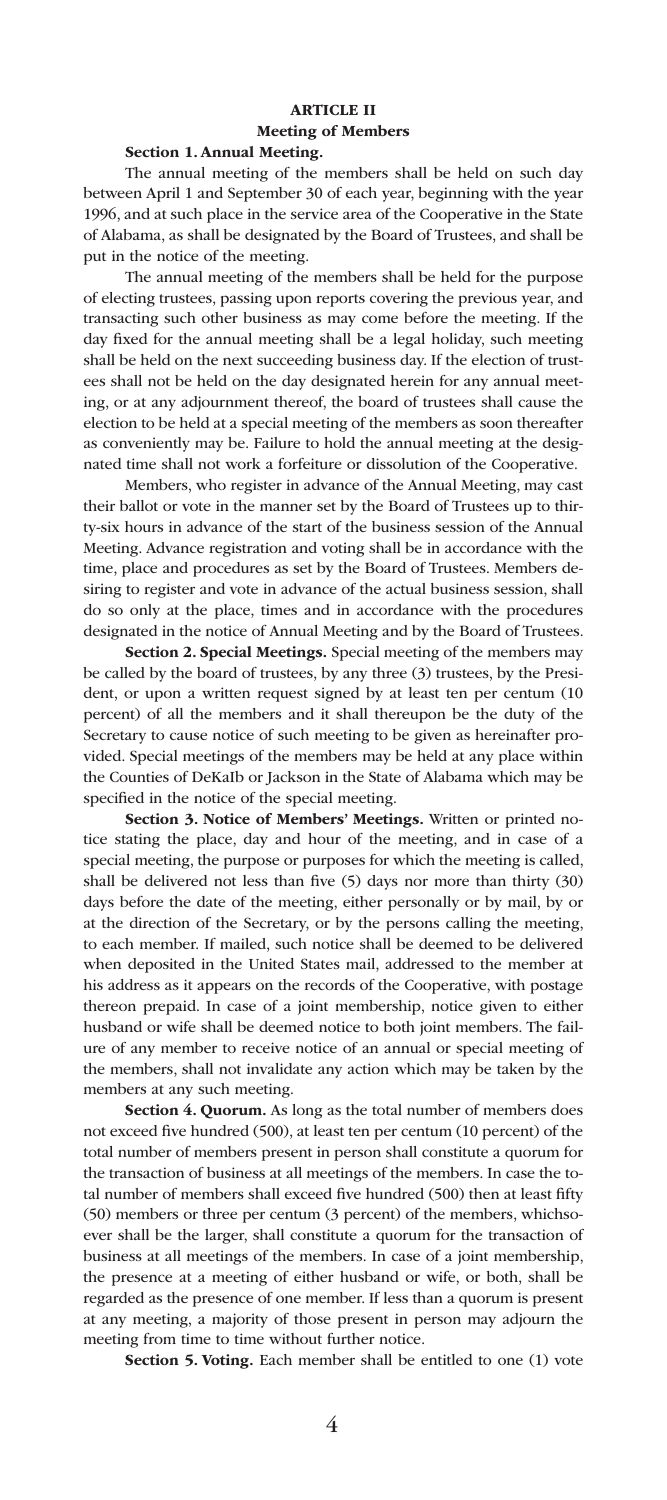and no more upon each matter submitted to a vote at a meeting of the members, regardless of the number of memberships held. At all meetings of the members at which a quorum is present, all questions shall be decided by a vote of the plurality of the members voting thereon in person or by proxy, except as otherwise provided by law, the Articles of Incorporation of the Cooperative, or Article II, Section I or elsewhere in these bylaws. If a husband or wife hold a joint membership they shall jointly be entitled to one (1) vote and no more upon each matter submitted to a vote at a meeting of the members.

#### Section 6. Proxy and Mail Voting.

(a) At all meetings of the members, a member may vote by proxy executed in writing by the member. Such proxy shall be filed with the Secretary before or at the time of the meeting. No proxy shall be voted at any meeting of the members unless it shall designate the particular meeting at which it is to be voted, and no proxy shall be voted at any meeting other than the one so designated or any adjournment of such meeting.

No person shall vote as a proxy, unless themselves a member, and then shall not vote as proxy for more than (1) member at any meeting of the members, and no proxy shall be valid after sixty days from the date of its execution. The presence of a member at a meeting of the members shall revoke a proxy theretofore executed by him and such member shall be entitled to vote at each meeting in the same manner and with the same effect as if he had not executed a proxy. In case of a joint membership a proxy may be executed by either the husband or wife. The presence of either husband or wife at a meeting of the members shall revoke a proxy theretofore executed by either of them and such joint member or members shall be entitled to vote at such meeting in the same manner and with the same effect as if a proxy had not been executed.

(b) Any member who is absent from any annual or special meeting of the members may vote by mail upon any motion or resolution to be acted upon at any such meeting in connection with the borrowing of funds from the United States of America or any instrumentality, or agency thereof, or any other lending Cooperative or lending institution. An exact copy of such motion or resolution to be acted upon and such absent member shall express his vote thereon by writing "yes" or "no" on each such motion or resolution in the space provided therefor and enclose each such copy so marked in a sealed envelope bearing his name and address to the secretary. When such written vote so enclosed is received by mail from any absent member it shall be accepted and counted as a vote of such absent member at such meeting. If a husband and wife hold a joint membership and are absent from any annual or special meeting of the members they shall jointly be entitled to vote by mail as provided in this section. The failure of any such absent member to receive a copy of any such motion or resolution or ballot shall not invalidate any action which may be taken by the members at any such meeting.

Section 7. Order of Business. The order of business at the annual meeting of the members, and so far as possible at all other meetings of the members, shall be essentially as follows:

1. Call of the roll or report on registration of members.

2. Reading of the notice of the meeting and proof of the due publication or mailing thereof, or the waiver or waivers of notice of the meeting, as the case may be.

3. Reading of unapproved minutes of previous meeting of the members and the taking of necessary action thereon or request the dispensation of reading of the unapproved minutes.

4. Election of trustees.

5. Consideration of annual reports.

- 6. Unfinished business.
- 7. New business.
- 8. Adjournment.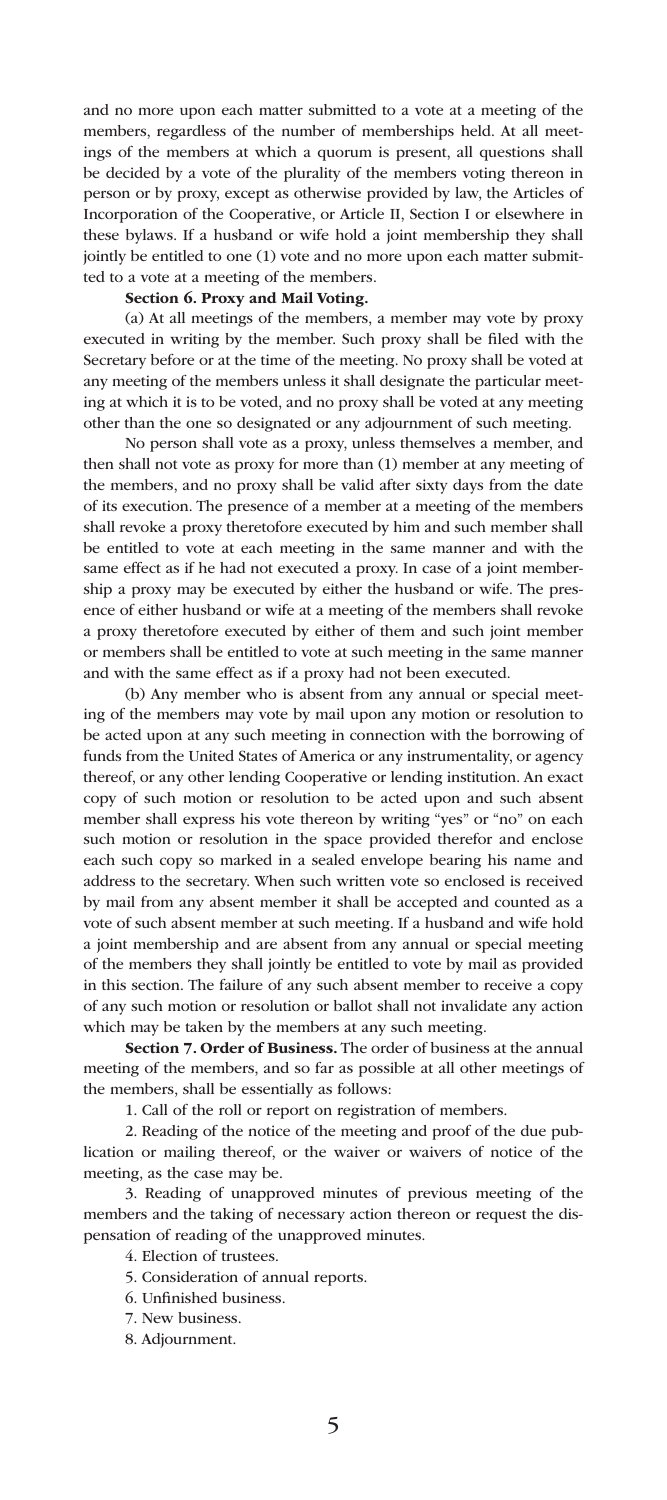#### ARTICLE III Trustees

Section 1. General Powers. The business and affairs of the Cooperative shall be managed by a board of nine (9) trustees which shall exercise all of the powers of the Cooperative except such as are by law or by the Articles of Incorporation of the Cooperative or by these bylaws conferred upon or reserved to the members. The territory served, or to be served, by the Cooperative shall be divided into nine (9) districts. Each district shall be represented by one trustee who must be a member receiving service from the Cooperative within the district which he represents. The original nine (9) districts shall be fixed by the board of trustees as soon as feasible following the adoption of the bylaws.

The board of trustees at any regular or special meeting thereof held not less than thirty (30) days prior to any annual meeting of the members or special meeting of the members held in lieu of such annual meeting may by resolution alter the geographical boundaries of the nine (9) districts with the aim of arranging more equitable districting. The boundaries of such districts shall be so fixed that each district shall contain approximately the same number of members. A violation of such districting provisions shall not, however, affect the validity of any corporate action.

Section 2. Qualifications and Tenure. At the annual meeting of the members of the Cooperative in 1957, the trustees shall be elected by ballot for staggered terms by and from the members of the Cooperative. Trustees to represent Districts Three (3), Seven (7) and Eight (8) shall be elected for terms of one year; trustees to represent District One (1), Four (4) and Six (6) shall be elected for terms of two years, and trustees to represent Districts Two 2), Five (5) and Nine (9) shall be elected for terms of three years. At each annual meeting thereafter, trustees shall be elected to succeed those whose terms shall expire, to serve for three years, or until their successors have been elected and shall have qualified, subject to the provisions of these bylaws with respect to the removal of trustees. No member shall be eligible to become or remain a trustee or to hold any position of trust in the Cooperative who is not a bonafide resident in the area served by the Cooperative, and receiving service therefrom at his primary residential abode, or who is an employee of the Cooperative or has been an employee of the Cooperative, or who is in any way employed by or financially interested in a competing enterprise or a business selling electric energy or supplies to the Cooperative, or a business primarily engaged in selling electrical or plumbing appliances, fixtures or supplies to the members of the Cooperative, and no person shall take or hold office as a trustee who is the incumbent of or candidate for an elective public office in connection with which a salary is paid. Upon establishment of the fact that a board member is holding the office in violation of any of the foregoing provisions, the Board shall remove such board member from office. When a membership is held jointly by a husband and wife, either one, but not both, may be elected a trustee, provided, however, that neither one shall be eligible to become, or remain, a trustee or to hold a position of trust in the Cooperative unless both shall meet the qualifications herein above set forth. Nothing in this section contained shall, or shall be construed to, affect in any manner whatsoever the validity of any action taken at any meeting of the board of trustees.

#### Section 3. Nominations.

It shall be the duty of the board of trustees to appoint not less than sixty (60) days nor more than one-hundred twenty days (120) days before the date of the meeting of the members at which trustees are to be elected, a committee on nominations consisting of not less than five (5) nor more than eleven (11) members who shall be selected so as to give equitable representation on the committee to the geographical areas served by the Cooperative. No officer or member of the board of trustees shall be appointed a member of such committee. The committee shall prepare and post at the principal office of the Cooperative at least twenty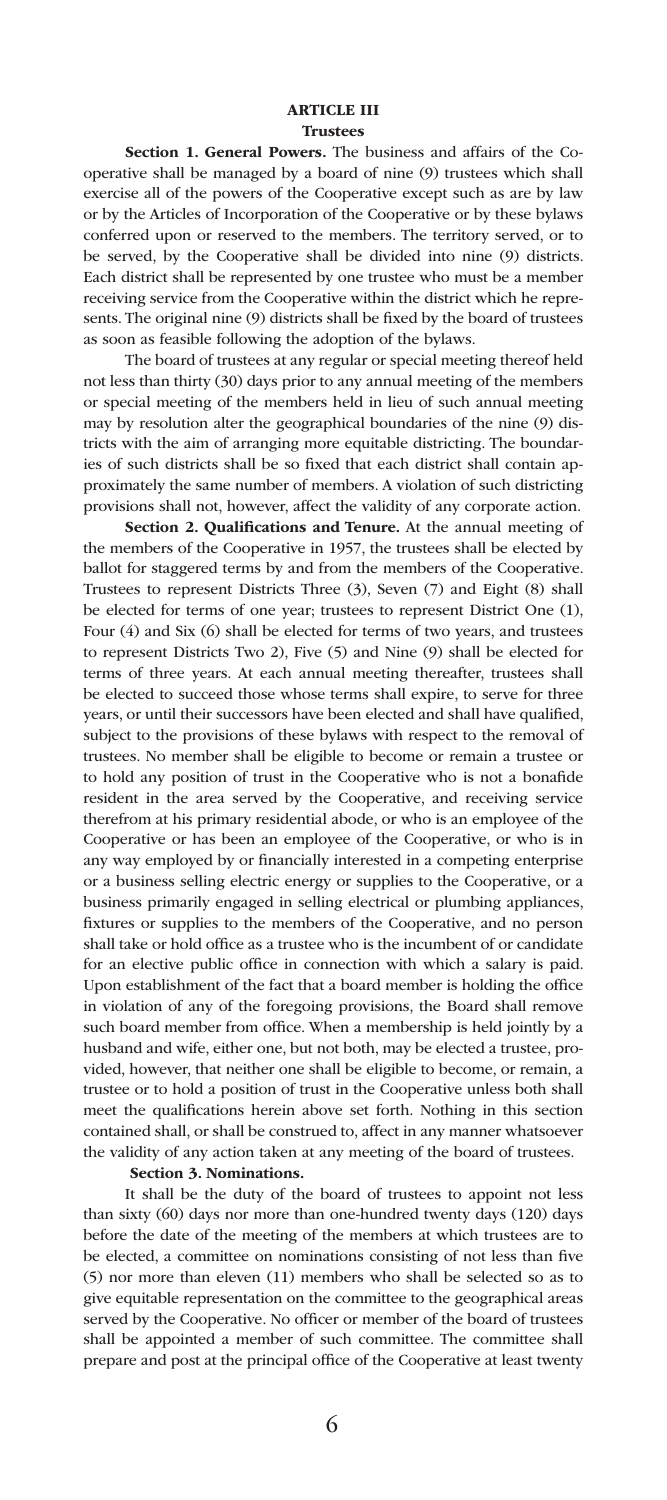(20) days before the meeting a list of at least (2) nominations for each district where the trustee's term is expiring and is thus open for election, but any fifteen (15) or more members may make other nominations in writing over their signatures not less than forty-five (45) days prior to the meeting and the Secretary shall post the same at the same place where the list of nominations made by the committee is posted. The Secretary shall mail with the notice of the meeting a statement of the number of trustees to be elected and showing separately the nominations made by the committee on nominations and the nominations made by petition, if any. Additional nominations may not be made from the floor at the meeting of the members. Notwithstanding anything in this section contained, failure to comply with any of the provisions of this section shall not affect in any manner whatsoever the validity of any election of trustees.

Section 4. Vacancies. Subject to the provisions of these bylaws with respect to the removals of trustees, vacancies occurring in the board of trustees shall be filled by a majority vote of the remaining trustees and trustees thus elected shall serve the remainder of the unexpired term or until their successors shall have been elected and shall have qualified.

Section 5. Compensation. Trustees as such shall not receive any salary for their services, but by resolution of the board of trustees a fixed sum, which may include other benefits, and expenses of attendance, if any, may be allowed for attendance at each meeting of the board of trustees, and each day on committee assignment or a representative of the Cooperative, attending meetings of associations or groups working for the betterment of the Cooperative. Except in emergencies, no trustee shall receive compensation for serving the Cooperative in any other capacity.

Section 6. Rules and Regulations. The board of trustees shall have power to make and adopt such rules and regulations, not inconsistent with law, the Articles of Incorporation of the Cooperative or these bylaws, as it may deem advisable for the management, administration and regulation of the business and affairs of the Cooperative.

Section 7. Accounting System and Reports. The accounts of the Cooperative shall be established and maintained in such form, subject to any contractual obligations of the Cooperative, as the board of trustees may prescribe. All accounts of the Cooperative shall be examined by a committee of the board of trustees which shall render reports to the board of trustees at least four (4) times a year at regular meetings of the board of trustees. The board shall also within thirty (30) days after the close of each fiscal year cause to be made a full and complete audit of the accounts, books and financial condition of the Cooperative as of the end of such fiscal year. Such audit reports shall be submitted to the members at the following annual meeting.

Section 8. Change in Rates. Written notice shall be given to the Administrator of the Rural Utilities Services of the United States of America and to each holder of long term indebtedness of the Cooperative not less than thirty (30) days prior to the date upon which any proposed change in the rates charged by the Cooperative for electric energy becomes effective and, subject however to then existing contractual obligations of the Cooperative as expressed in mortgages and deeds of trust, such proposed change shall not become effective until approved by the holder or holders of not less than seventy-five centum (75 percent) in principal amount of such long term secured indebtedness.

#### ARTICLE IV

#### Meetings of Trustees

Section 1. Regular Meetings. A regular meeting of the board of trustees shall be held without notice other than this bylaw, immediately after, and at the same place as, the annual meeting of the members. A regular meeting of the board of trustees shall also be held monthly at such time and place in DeKaib or Jackson Counties, Alabama, as the board of trustees may provide by resolution. Such regular monthly meet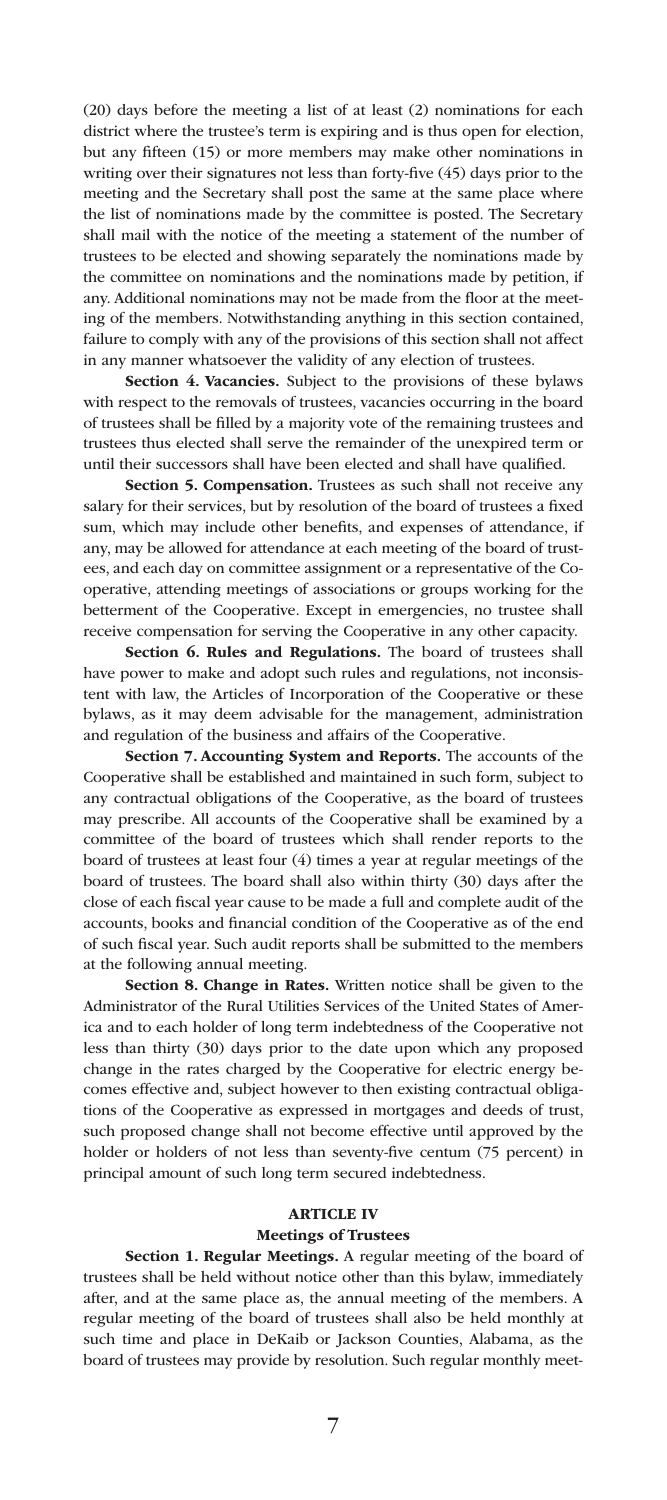ings may be held without notice other than such resolution fixing the time and place thereof.

Section 2. Special Meetings. Special meetings of the board of trustees may be called by the President or any three (3) trustees. The person or persons authorized to call special meetings of the board of trustees may fix the time and place (which shall be in DeKalb or Jackson Counties, Alabama), for the holding of any special meeting of the board of trustees called by them.

Section 3. Notice. Notice of the time, place and purpose of any special meeting of the board of trustees shall be given at least three (3) days previous thereto, by written notice, delivered personally or mailed, to each trustee at his last known address. If mailed, such notice shall be deemed to be delivered when deposited in the United States mail so addressed, with postage thereon prepaid. The attendance of a trustee at any meeting shall constitute a waiver of notice of such meeting except in case a trustee shall attend a meeting for the express purpose of objecting to the transaction of any business because the meeting shall not have been lawfully called or convened.

Section 4. Quorum. A majority of the board of trustees shall constitute a quorum for the transaction of business at any meeting of the board of trustees, provided, that if less than a majority of the trustees is present at said meeting, a majority of the trustees present may adjourn the meeting from time to time without further notice.

Section 5. Manner of Acting. The act of the majority of the trustees present at a meeting at which a quorum is present shall be the act of the board of trustees, with the exception of the limitation placed on the expulsion of members.

#### ARTICLE V **Officer**

Section 1. Number. The officers of the Cooperative shall be a president, vice president, secretary, treasurer, and such other officers as may be determined by the Board of Trustees from time to time. The offices of secretary and of treasurer may be held by the same person.

Section 2. Election and Term of Office. The officers shall be elected, by ballot, annually by and from the board of trustees at the first meeting of the board of trustees held after each annual meeting of the members. If the election of officers shall not be held at such meeting, such election shall be held as soon thereafter as conveniently may be. Each officer shall hold office until the first meeting of the board of trustees following the next succeeding annual meeting of the members or until his successor shall have been duly elected and shall have qualified, subject to the provisions of these bylaws with respect to the removal of officers.

Section 3. Removal. Any officer or agent elected or appointed by the board of trustees may be removed by the board of trustees whenever in its judgment the best interests of the Cooperative will be served thereby.

Section 4. Vacancies. Except as otherwise provided in these bylaws, a vacancy in any office may be filled by the board of trustees for the unexpired portion of the term.

Section 5. President. The President:

(a) shall be the principal executive officer of the Cooperative and shall preside at all meetings of the members and of the board of trustees;

(b) shall sign, with the Secretary, certificates of membership, the issue of which shall have been authorized by resolution of the board of trustees, and may sign any deeds, mortgages, deeds of trust, notes, bonds, contracts or other instruments authorized by the board of trustees to be executed, except in cases in which the signing and execution thereof shall be expressly delegated by the board of trustees or by these bylaws to some other officer or agent of the Cooperative, or shall be required by law to be otherwise signed or executed; and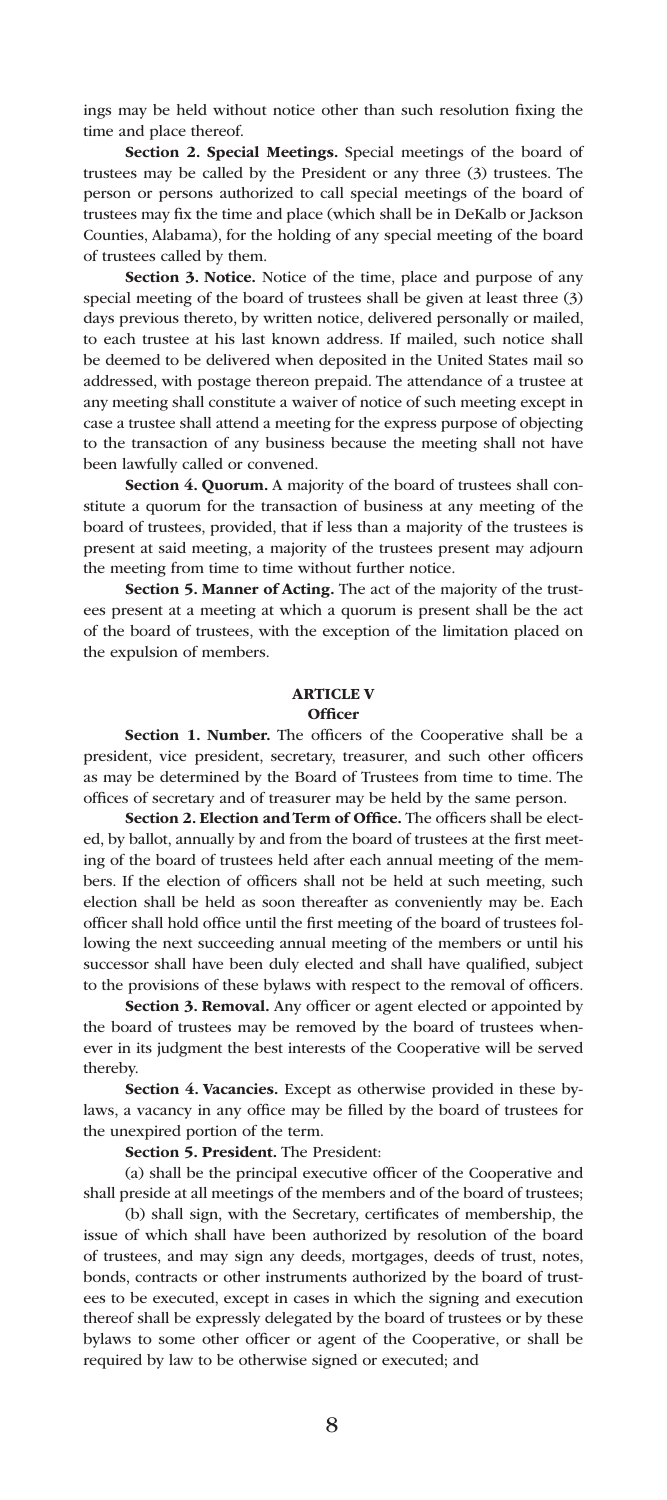(c) in general shall perform all duties incident to the office of President and such other duties as may be prescribed by the board of trustees from time to time.

Section 6. Vice President. In the absence of the President, or in the event of his inability or refusal to act, the Vice President shall perform the duties of the President, and when so acting, shall have all the powers of and be subject to all the restrictions upon the President and shall perform such other duties as from time to time may be assigned to him by the board of trustees.

Section 7. Secretary. The Secretary shall be responsible for seeing that the following are performed:

(a) keep the minutes of the members and the board of trustees in one or more books provided for that purpose;

(b) see that all notices are duly given in accordance with these bylaws, or as required by law;

(c) be custodian of the Cooperative records and of the seal of the Cooperative and see that the seal of the Cooperative is affixed to all certificates of membership prior to the issue thereof and to all documents, the execution of which on behalf of the Cooperative under its seal is duly authorized in accordance with the provisions of these bylaws;

(d) keep a register of the post office address of each member which shall be furnished to the Secretary by such member;

(e) sign with the President certificates of membership, the issue of which shall have been authorized by resolution of the board of trustees;

(f) have general charge of the books of the Cooperative in which a record of the members is kept;

(g) keep on file at all times a complete copy of the bylaws of the Cooperative containing all amendments thereto, which copy shall always be open to the inspection of any member, and at the expense of the Cooperative forward a copy of the bylaws and of all amendments thereto to each member; and

(h) in general perform all duties incident to the office of Secretary and such other duties as from time to time may be assigned to him by the board of trustees.

Section 8. Treasurer. The Treasurer shall be responsible for seeing that the following are performed:

(a) have 'charge and custody of and be responsible for all funds and securities of the Cooperative;

(b) receive and give receipts for monies due and payable to the Cooperative from any source whatsoever, and deposit all such monies in the name of the Cooperative in such bank or banks as shall be selected in accordance with the provisions of these bylaws; and

(c) in general perform all the duties incident to the office of Treasurer and such other duties as from time to time may be assigned to him by the board of trustees.

Section 9. Manager. The board of trustees may appoint a manager who may be, but who shall not be required to be, a member of the Cooperative. The manager shall have general oversight, care and management of the property and business of the Cooperative and shall perform such additional duties and have such additional authority as the board of trustees may from time to time require of or vest in him, provided, however, that the manager shall always be subject to the direction and management of the board of trustees through action taken at regular or special meetings of the board.

Section 10. Bonds of Officers. The board of trustees shall require the Treasurer or any other officer of the Cooperative charged with responsibility for the custody of any of its funds or property, to give bond in such sum and with such surety as the board of trustees shall determine. The board of trustees in its discretion may also require any other officer, agent or employee of the Cooperative to give bond in such amount and with such surety as it shall determine.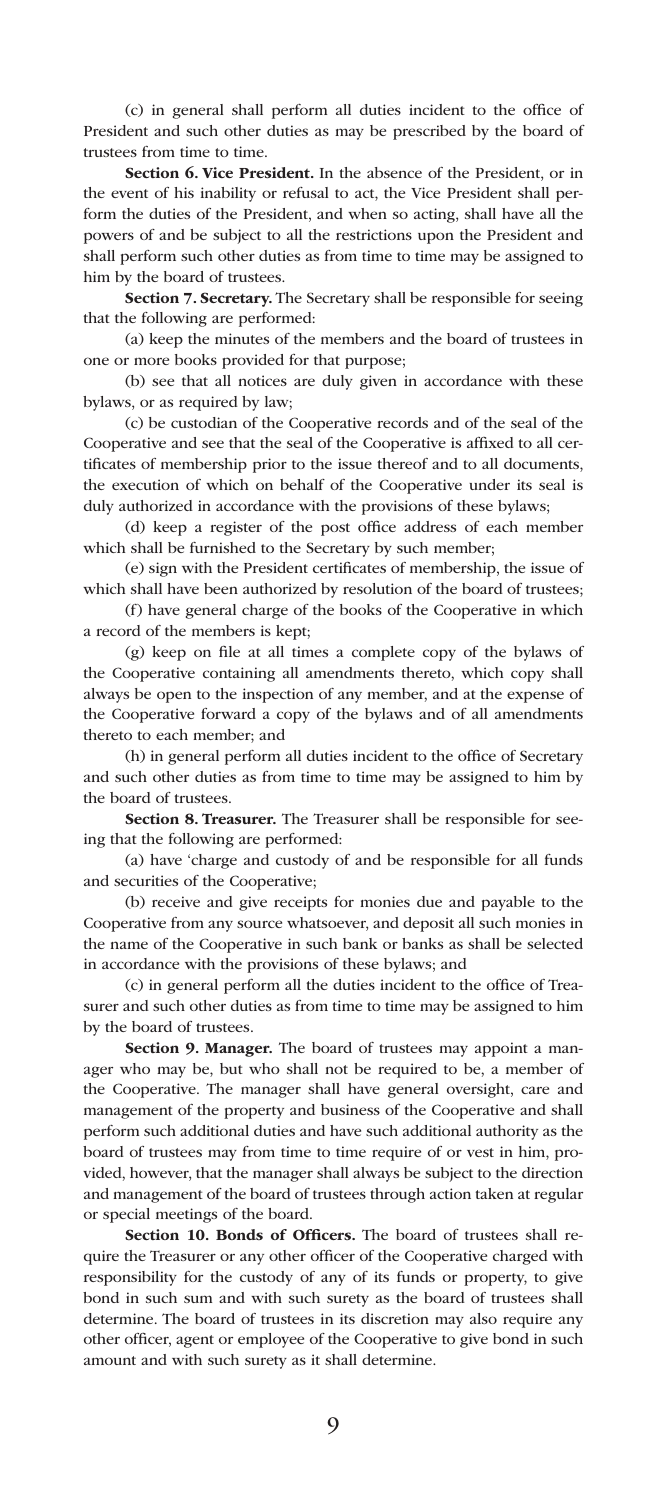Section 11. Compensation. The compensation, if any, of any officer, agent or employee who is also a trustee, shall be determined by the members, and the powers, duties and compensation of any officers, agents and employees shall be fixed by the board of trustees.

Section 12. Reports. The officers of the Cooperative shall submit at each annual meeting of the members reports covering the business of the Cooperative for the previous year and showing the condition of the Cooperative at the close of such year.

Section 13. Nepotism. No close relative of a trustee, officer or the manager shall be a paid employee of the Cooperative.

#### ARTICLE VI

#### Contracts, Checks and Deposits.

Section 1. Contracts. Except as otherwise provided in these bylaws, the board of trustees may authorize any officer or officers, agent or agents to enter into any contract or execute and deliver any instrument in the name and on behalf of the Cooperative, and such authority may be general or confined to specific instances.

Section 2. Checks, Drafts, etc. All checks, drafts or other orders for payment of money, and all notes, bonds or other evidences of indebtedness issued in the name of the Cooperative shall be signed by such officer or officers, agent or agents, employee or employees of the Cooperative and in such manner as shall from time to time be determined by resolution of the board of trustees.

Section 3. Deposits. All funds of the Cooperative shall be deposited from time to time to the credit of the Cooperative in such bank or banks as the board of trustees may select.

#### ARTICLE VII

#### Membership Certificates

Section 1. Certificates of Membership. If the Board of Trustees

so resolves, membership in the Cooperative may be evidenced by a certificate of membership which shall be in such form and shall contain such provisions as shall be determined by the board of trustees not contrary to, or inconsistent with, the Articles of Incorporation of the Cooperative or these bylaws. If the board of trustees does not elect to issue membership certificates, all references herein to membership certificates shall be inapplicable.

Section 2. Issue of Membership Certificates. No membership certificates shall be issued for less than the membership fee fixed in these bylaws, nor until such membership fee has been fully paid for in cash, and such payment has been deposited with the Treasurer.

Section 3. Lost Certificate. In case of a lost, destroyed or mutilated certificate, a new certificate may be issued therefor upon such terms and such indemnity to the Cooperative as the board of trustees may prescribe.

#### ARTICLE VIII

#### Revenues and Receipts

Revenues of the Cooperative for any fiscal year in excess of the amount thereof necessary for:

(a) payment of all current operating expenses, including salaries, wages, cost of materials and supplies, power at wholesale, taxes and insurance;

(b) payment, at maturity, of interest on all bonds, notes or other principal indebtedness issued by, or the payment of which shall have been assumed by, the Cooperative, and for amortization charges on all such bonds, notes or other principal indebtedness and/or sinking fund payments thereon;

(c) the establishment and maintenance of reasonable reserves for replacements, new construction, and for contingencies, and to provide a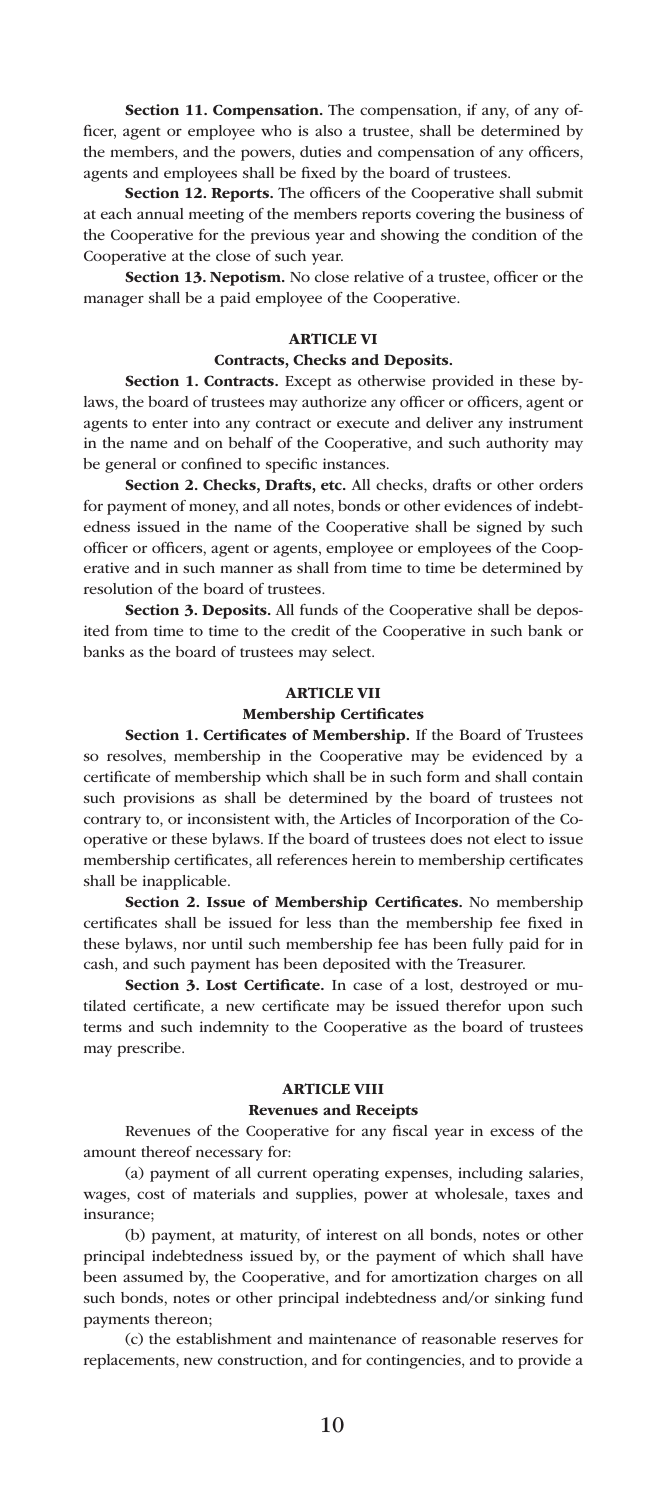reasonable amount of cash working capital; and

(d) payment of, or the establishment and maintenance of a reserve in an amount sufficient for the payment of all bonds, notes or other principal indebtedness, including interest thereon to the date of actual payment, shall, subject to contractual obligation of the Cooperative, be distributed by the Cooperative to its members as either (1) patronage refunds prorated in accordance with the patronage of the Cooperative by the respective members paid for during such fiscal year, or (2) by way of general rate reductions, or (3) by combination of such methods.

#### ARTICLE IX

#### Disposition of Property

Section 1. Sale and Encumbrance. The Cooperative may not sell, mortgage, lease, or otherwise dispose of or encumber all or any substantial portion of its property unless such sale, mortgage, lease, or other disposition or encumbrance is authorized at a duly held meeting of the members thereof by the affirmative vote of not less than two-thirds of all such members of the Cooperative, and unless the notice of such proposed sale, mortgage, lease, or other disposition or encumbrances shall have been contained in the notice of the meeting; provided, however, that notwithstanding anything herein contained, or any other provisions of law, the board of trustees of the Cooperative, without authorization by the members thereof, shall have full power and authority to authorize the execution and delivery of a mortgage or mortgages or a deed or deeds of trust upon, or the pledging or encumbering of, any or all of the property, assets, rights, privileges, licenses, franchises, and permits of the Cooperative, whether acquired or to be acquired, and wherever situated, as well as the revenues and income therefrom, all upon terms and conditions as the board of trustees shall determine, to secure any indebtedness of the Cooperative to the United States of America or any instrumentality, or agency thereof, or any other lending Cooperative or lending institution.

Section 2. Property Interest of Members. In the furnishing of electric energy the Cooperative's operation shall be conducted so that all patrons will through their patronage furnish capital for the Cooperative. The Cooperative shall and does operate on a nonprofit basis and all amounts received and receivable from furnishing electric service, in excess of operating costs and expense, shall be the patron's pro rate share of contributed capital. Revenue in excess of operating costs and expense shall be used first to offset shortages of prior years and then as a reserve for future years, but when the Board shall determine that the financial condition of the Cooperative will not be impaired the electric rates shall be reduced as provided in Article VIII of these bylaws.

In the event of liquidation of the Cooperative, after all outstanding indebtedness of the Cooperative shall have been paid, any reserves or shortages, shall not withstand the provisions of Section 8b of Article I of these bylaws, be prorated among all members and heirs of deceased members on the basis of capital contributed. Capital gain for the member who cancels membership with the Cooperative or heirs of the deceased member shall be prorated to the end of the fiscal year in which the membership terminated. The books of the Cooperative shall be kept in a manner that each member's capital contributions can be ascertained.

However, should any patron or member discontinue service and not pay the final bill, all or any part needed of his capital contribution shall be applied on this indebtedness and only the amount in excess of this indebtedness shall be the member's capital contribution.

#### ARTICLE X

#### Waiver of Notice

Any member or trustee may waive, in writing, any notice of meetings required to be given by these bylaws.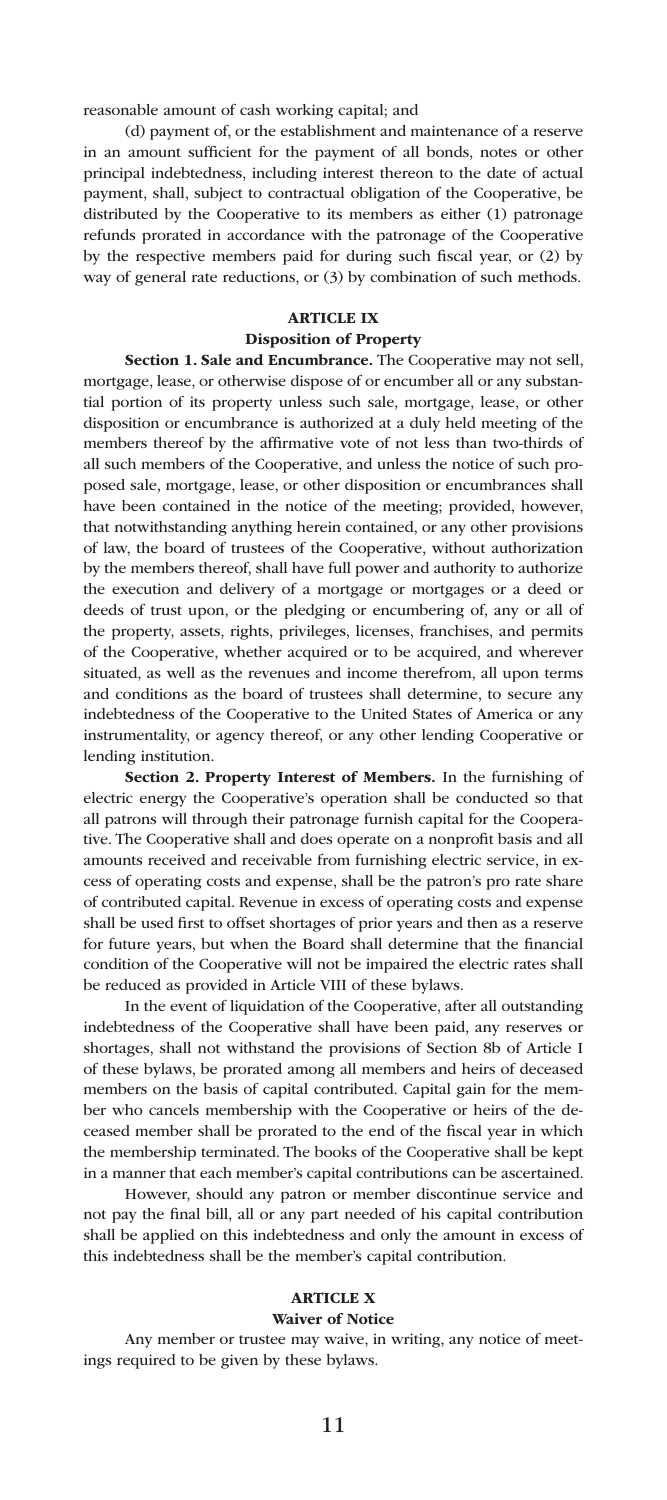#### ARTICLE XI Fiscal Year

The fiscal year of the Cooperative shall begin on the first day of July of each year and end on the thirtieth day of June of the following year.

#### ARTICLE XII

#### Membership in Other Organizations

The Cooperative shall not become a member of any other organization, except a non-profit cooperative organization, performing central billing or other services for its members, without an affirmative vote of the members at a meeting called as provided in these bylaws, and the notice of said meeting shall specify that action is to be taken upon such proposed membership as an item of business.

#### ARTICLE XIII

#### Seal

The corporate seal of the Cooperative shall be in the form of a circle and shall have inscribed thereon the name Sand Mountain Electric Cooperative and the words "Corporate Seal, Alabama."

#### ARTICLE XIV Amendments

These bylaws may be altered, amended or repealed by the members at any regular or special meeting, provided the notice of such meeting shall have contained a copy of the proposed alteration, amendment or repeal.

Any change in the statute under which the Cooperative is organized shall be deemed to automatically amend these bylaws to conform with such change in the statue.

Bylaws as amended Sept. 6, 1946; Sept. 4, 1952; Aug. 22, 1957; Sept. 3, 1964; Aug. 24, 1967; Aug. 22, 1968; Sept. 26, 1970; Aug. 19, 1972; Aug. 18, 1973; Aug. 18, 1979; Sept. 22, 1984; Sept. 21, 1985; Sept. 16, 1995; and April 25, 2009.